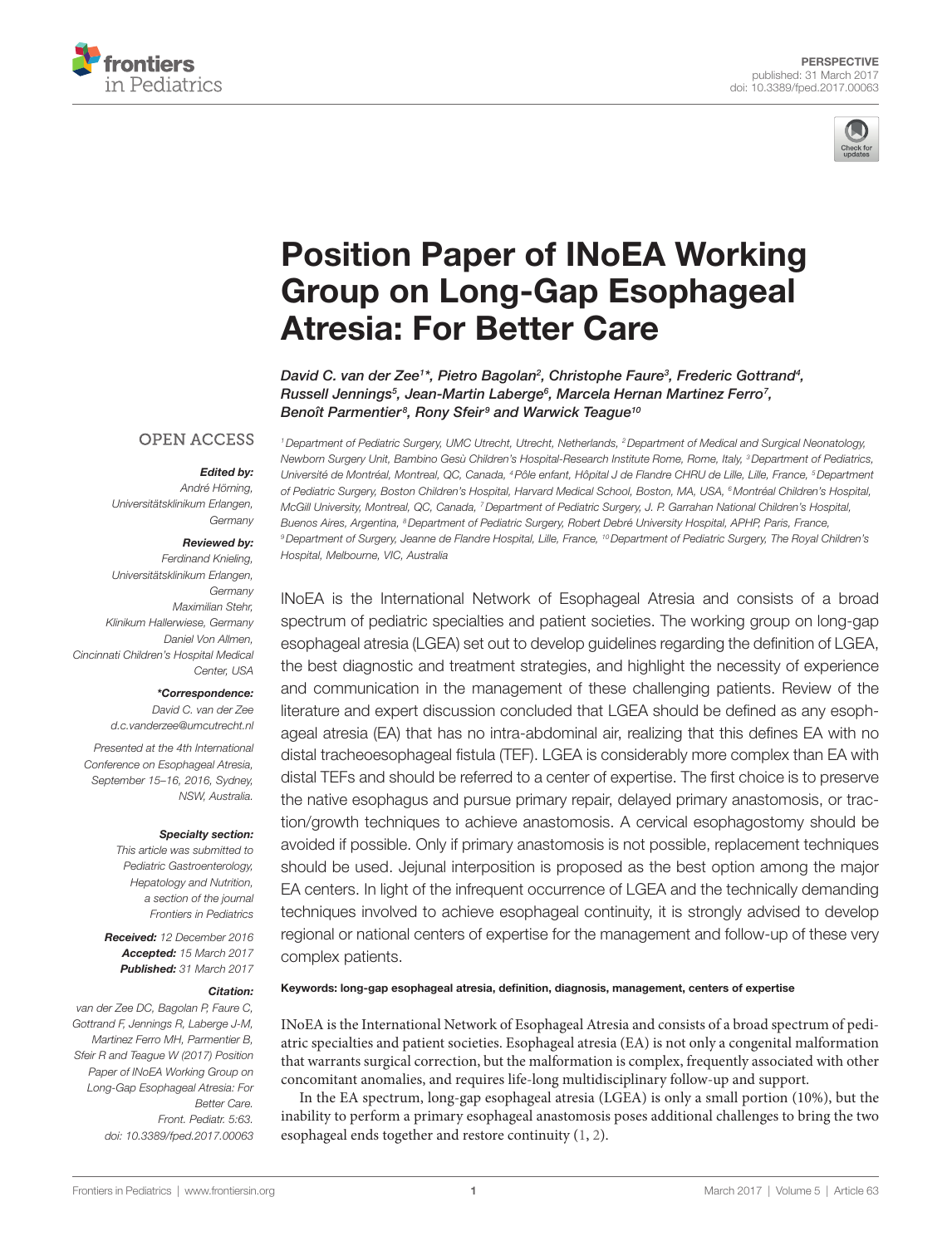There are several techniques available, reflecting that no one technique is ideal, and the patients are left with many challenges to overcome [\(2–](#page-2-1)[5](#page-2-2)). Also, the infrequent occurrence of LGEA means that few surgeons will develop adequate experience, which will preclude the development of improved techniques. Most surgeons will see less than 1 LGEA every 10 years, so even the most senior surgeons may be very inexperienced with their treatment challenges [\(6\)](#page-2-3).

A literature search leaves only small retrospective series or case histories with little incentive for technical advances ([2](#page-2-1)[–5\)](#page-2-2). What has become clear is that it is best to try to preserve the native esophagus [\(3\)](#page-2-4). Where the distance between the two ends appears to preclude approximation directly after birth (immediate primary repair), this may become possible after waiting for several weeks (delayed primary repair).

In the literature, it is unclear what exactly defines LGEA. Quite often, a difficult to approximate esophageal atresia (EA) with the distal esophagus ending in the trachea (type C) is determined as a LGEA. Probably, in experienced hands, most of these types of EA could have been brought together with a primary anastomosis ([7](#page-2-5), [8](#page-2-6)).

It is, therefore, important to come to a clear and unambiguous definition of LGEA:

#### Definition

Any esophageal atresia (EA) that has no intra-abdominal air should be considered a long gap and is advised to be referred to a center of expertise (CoE)

and

All other types that technically prove to be difficult to repair are not necessarily long gap, but should be referred to CoEs in any case, after the first failed attempt

A CoE can be defined as:

A CoE is a pediatric surgical center that is equipped and experienced in the treatment of patients with long-gap esophageal atresia (LGEA)

What are the criteria for a CoE? A CoE:

- Has a protocol describing the management of all types of EA, including LGEA
- Has a highly specialized department of neonatology and anesthesiology available for pre-, peri-, and postoperative care
- Preferably has prenatal diagnosis and counseling facilities
- Routinely performs a preoperative rigid trachea-bronchoscopy
- Has extensive experience in repair of all types of LGEA
- Can manage all kinds of concomitant anomalies associated with LGEA (VACTERL association, laryngeal anomalies)
- Can manage all sequelae, like anastomotic stricture, gastroesophageal reflux disease, tracheomalacia, tracheoesophageal fistula (TEF), and recurrent TEF.
- Has a structured follow-up program including pediatric surgery, neonatology, pediatric pulmonology, pediatric gastroenterology, pediatric radiology, pediatric cardiology, pediatric urology, ENT, orthopedics, genetics, pediatric neurology, psychology, social work, occupational therapy, dietician, speech therapy, and physiotherapy. Provides basic life support
- Organizes transition to adult care
- Develops collaboration with family and patients support groups
- Has/collaborates with a dedicated database
- Has a research program dedicated to EA

After having defined the correct diagnosis, the next issue is how to determine the gap between the ends of the esophagus and the existence of concomitant anomalies.

There was general consensus that a preoperative rigid tracheobronchoscopy [\(9,](#page-2-7) [10\)](#page-2-8) is mandatory to exclude the presence of a proximal fistula that has been described to be found in more than half of the cases [\(11\)](#page-2-9) and to determine if tracheomalacia is present.

In order to be able to perform a contrast study of the distal esophagus a (laparoscopic) gastrostomy may be constructed. Some centers use bougies to determine the distance between the proximal and distal pouch. The preference depends on the center and the experience with their chosen technique.

There was general consensus that a cervical esophagostomy should be avoided, because this may increase the difficulty of a delayed primary anastomosis, or the use of jejunal interposition as such a graft may not be able to reach up to the neck without microvascular supercharging. Good nursing care with the use of a Replogle® sump drain will adequately prevent aspiration from saliva in the proximal pouch [\(12\)](#page-2-10).

In recent years, the esophageal traction technique has become more popular, and this can even be performed thoracoscopically directly after birth without the need for a gastrostomy ([5](#page-2-2)).

Only if primary esophageal anastomosis is not possible in the judgment of the CoE, esophageal replacement techniques should be used. In major centers for EA, the jejunal interposition is preferred, because the graft grows at a similar rate as the child and maintains intrinsic motility [\(13](#page-2-11)). In addition, the risk of gastroesophageal reflux, leading to pulmonary complications in the long term is less than in gastric pull-up and colonic interposition.

The advantage of a gastric pull-up is that blood supply is very good, only one anastomosis is necessary. However, reflux is a dominant issue [\(14\)](#page-2-12). When only 1–3 cm of defect remains, some formation of a gastric tube can avoid the usage of replacement technique, although this is also not without complications of gastroesophageal reflux [\(15\)](#page-2-13).

Colon interposition is mainly reserved as a last option, when all other techniques have failed or are considered unfeasible. Sequela include kinking due to inappropriate growth, bulging of the graft in the neck, persistent stasis of food residue in the graft with reflux, and aspiration and gastroesophageal reflux ([2](#page-2-1), [16\)](#page-2-14).

Centers of expertise should master the whole armamentarium to be able to deal with restoration of the esophagus.

*If not possible to preserve the native esophagus, the following options are available*

- a. Jejunal interposition
- In the neonate with vascularized stalk
- In the older child with micro anastomosis
- b. Gastric pull-up
- In some cases where only 1–3 cm defect remain, it may be possible to perform an alternative technique of tube elongation.
- c. Colon interposition

Because there are so many sequelae like kinking etc., this is often a last resort.